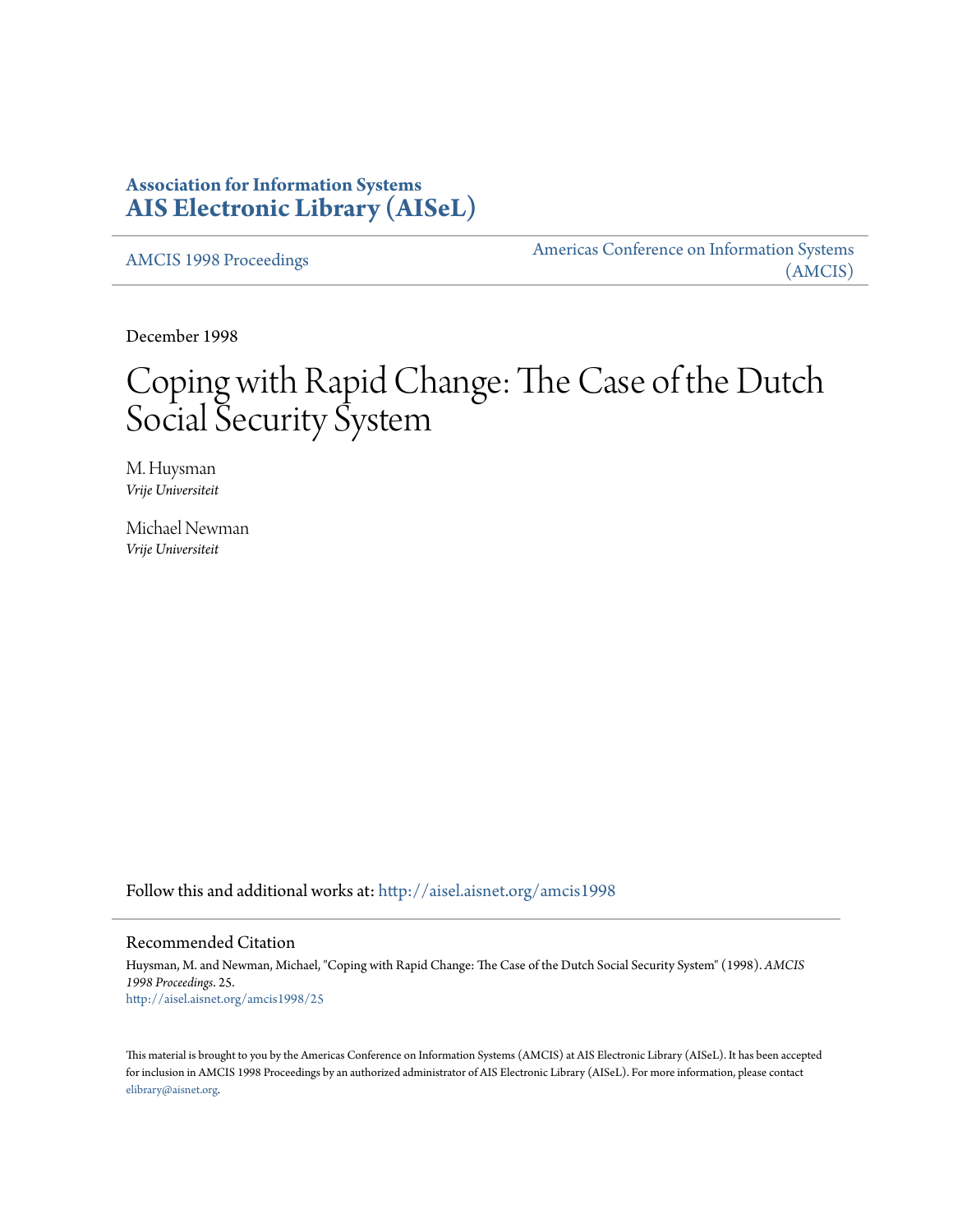## **Coping with Rapid Change: The Case of the Dutch Social Security System**

### **M. H. Huysman M. Newman** Department of Economics Vrije Universiteit

#### **Introduction**

The preliminary findings presented in this paper are based on current research conducted by the two authors of this paper. The aim of the empirical research is to study how Local Social Securities (LSSs) in the Netherlands deal with translating changing legislation and policies into software that impacts the provision of social security services. Since there does not exist sufficient theoretical knowledge on this issue from which to derive hypotheses, the research is exploratory and mainly inductive. By studying the social dynamics in depth, our aim is to uncover new findings about information systems development (ISD). Such insight is conceptually relevant as it should contribute to the existing middle range theories of ISD. It also has practical value since the framework presented in the paper can be used by actors in the field of information system (IS) management as a tool to analyze and evaluate coping strategies employed by IS departments also facing turbulent environments. To our knowledge, there has not been an attempt to gain a comprehensive understanding of how IS departments cope with or might cope with situations of rapidly changing environments. Such research is worthwhile because managing change is relevant to every organization dealing with information systems, and is crucial to those which experience rapidly changing environments.

The case of the Dutch Social Security System is highly relevant as it represents a perfect example of an organization in a constant state of flux. Because of changes in governmental legislation, policy, technological changes, etc. LSSs are confronted with continual exogenous changes.

#### **The Research Sites and Method Used**

At the moment 572 municipalities exist in the Netherlands each having its own LSS. As a result of a long-established decentralization policy, each LSS is empowered to chose its own ISD approach. We have found that the approaches to IS provision do differ markedly in practice across the LSSs with varying degrees of effectiveness. The total organization, therefore, represents a naturally occurring social experiment. While the information requirements is very similar throughout the Netherlands, the "treatments" used to provide this information differ greatly across the LSS. A comparative research approach (Yin 1989) will be used in which different ISD approaches, processes and outcomes are compared.

We want to study four major Dutch cities, a sample of medium sized cities and a further sample of small towns. Research evidence will be obtained from interviews with people working at LSSs, people active in the local and national government, software suppliers, and other actors relevant to ISD at LSS. In addition to interviews, information will be obtained from documents and observations.

The research is mainly explorative, meaning that interesting ideas emerge while doing research. In fact, we started the research by looking at a single problematic ISD project at one large city in the Netherlands. Soon it became clear that almost every city in the Netherlands was facing problems with ISD and that cities were using different strategies to cope with these problems. Given the emerging nature of the research, we will explore during the course of research various theoretical models that might structure our findings (cf. Newman and Noble 1990). Potential conceptual frameworks are theories on organizational learning and decision making, power, actor network theory, and institutionalism (cf. Clegg 1989, Law 1994, Levitt and March 1988, March and Olsen 1989, Scott and Meyer 1994).

The material from which the present ideas are derived consist of in total 21 tape recorded and fully transcribed interviews and information obtained from documents such as governmental reports, bulletins of the LVO (a goverment change organization), newspaper reports, and research documents.

#### **Sources of Exogenous Changes Facing LSSs**

The following represent a partial list of sources of exogeneous changes we have found in our initial interviews with LSS personnel.

#### *Governmental Legislation Producing Mandatory Changes*

An example of a major mandatory change is the introduction of the NABW (the New SSA) in January 1996 which induced some drastic changes some of which still need to be implemented. To date, the number of LSSs that have 'successfully' implemented an IS that corresponds to the specific requirements of the New Social Security Act can be counted on the fingers of one hand.